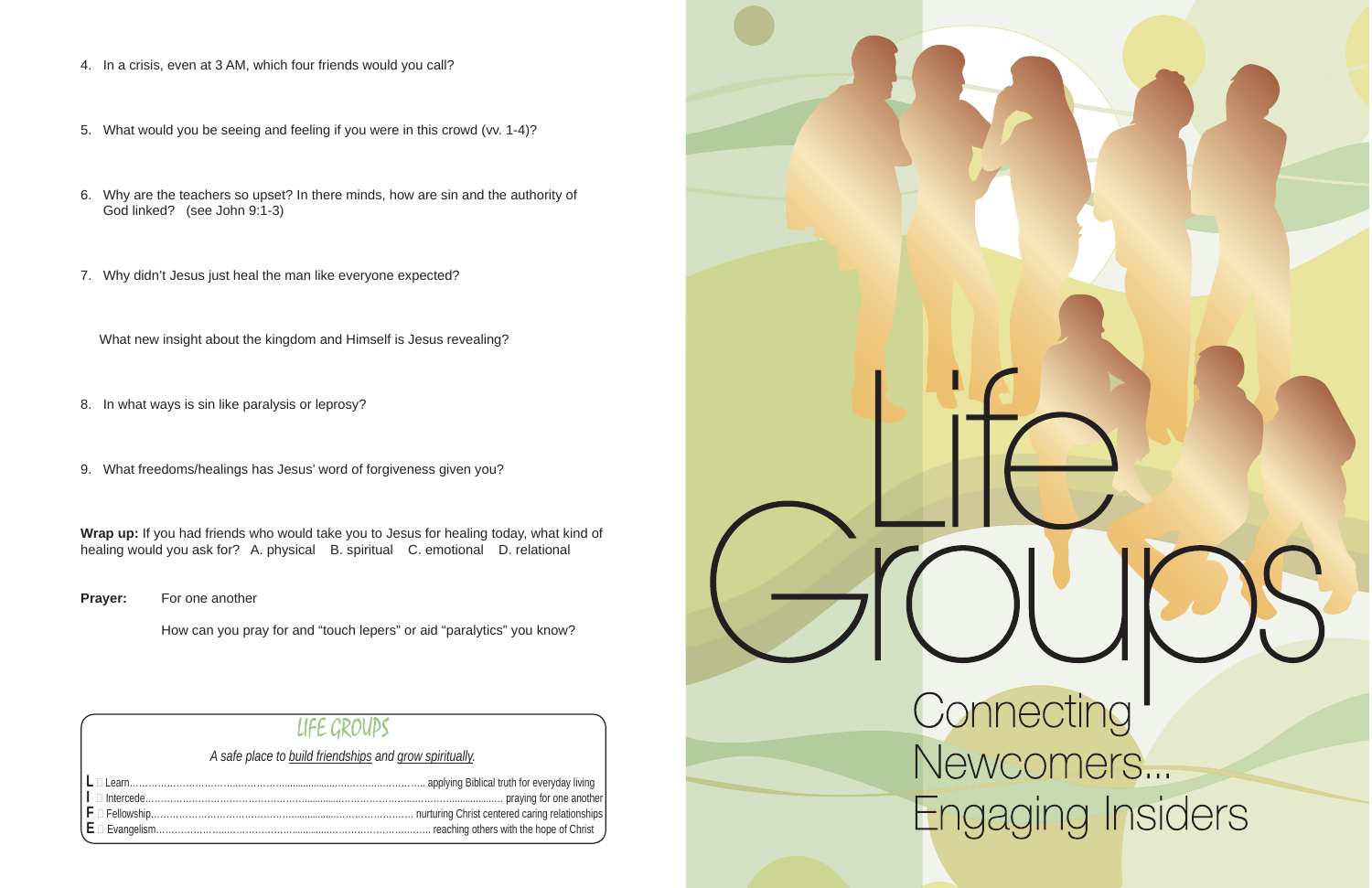#### *LIFE Groups AN INTERACTIVE DISCOVERY AND EXPERIENCE MODEL*(AN ALTERNATIVE TO THE TEACHER/LECTURE MODEL)

- **L**… Learning, from God's word, life with Jesus and one another.
- **I**… Interceding to the Lord on behalf of each other (prayer).
- **F**… Fellowship in the spirit of the Lord.
- **E**… Exalting the Lord and Evangelizing the lost.

## *WHAT IT IS LIKE*

 It's easy to follow along and participate in the discussion as the Bible verses and questions are on the handout everyone receives. Besides the obvious care for one another, it's clear the focus is on Christ and His will for everyday living.

 Joe decides to take a friend up on an invitation to attend his LIFE Group. Joe is readily accepted and quickly connects with others because the environment makes it easy to make friends, share thoughts, express concerns and receive encouragement! What Joe finds is a small group of people (or a number of small groups in the same large room) growing together as they discuss the Bible and learn to live like Jesus.

Jesus Heals a Man with Leprosy<br>**40** A man with leprosy came and knelt in front of Jesus, begging to be healed. "If you want to, you can make me well again," he said.

 Prayer is a key activity and Joe soon discovers that, when someone is hurting or in need, others are quick to respond. It's the kind of place he would be proud to bring a friend… a place where someone can experience and meet the Lord Jesus.

# *WHAT IT IS NOT*

- A lecture with one person doing most of the talking.
- $\bullet$ Impersonal assembly type seating.
- $\bullet$ A passive, non-interactive environment.
- $\bullet$ Indifferent to newcomers.

#### *JESUS - Up Close and Personal*

# Jesus Touches the UntouchablesMark 1:40 - 2:12

Jesus Heals a Paralyzed Man<br>**1** Several days later Jesus returned to Capernaum, and the news of his arrival spread quickly through the town. **2** Soon the house where he was staying was so packed with visitors that there wasn't room for one more person, not even outside the door. And he preached the word to them. **3** Four men arrived carrying a paralyzed man on a mat. **<sup>4</sup>** They couldn't get to Jesus through the crowd, so they dug through the clay roof above his head. Then they lowered<br>the sick man on his mat, right down in front of Jesus. <sup>5</sup> Seeing their faith, Jesus said to the paralyzed m *your sins are forgiven."*

#### **What would you like to praise God for today?**

- 1. What kinds of "things" make people feel unworthy to come to Jesus?
- 2. Why is the leper unsure of Jesus' desire to help? (See Leviticus 13:45,46)
- 3. What is significant about Jesus touching the leper prior to healing him?

**<sup>41</sup>** Moved with pity, Jesus touched him*. "I want to,"* he said*. "Be healed!"* **<sup>42</sup>** Instantly the leprosy disappeared--the man was healed. **43** Then Jesus sent him on his way and told him sternly, *<sup>44</sup> "Go right over to the priest and let him examine you. Don't talk to anyone along the way. Take along the offering required in the law of Moses for those who have been healed of leprosy, so everyone will have proof of your healing."*

**<sup>45</sup>** But as the man went on his way, he spread the news, telling everyone what had happened to him. As a result, such crowds soon surrounded Jesus that he couldn't enter a town anywhere publicly. He had to stay out in the secluded places, and people from everywhere came to him there.

Mark 2

**<sup>6</sup>** But some of the teachers of religious law who were sitting there said to themselves, **<sup>7</sup>** "What? This is blasphemy! Who but God can forgive sins!"

**<sup>8</sup>** Jesus knew what they were discussing among themselves, so he said to them, *"Why do you think this is blasphemy? <sup>9</sup> Is it easier to say to the paralyzed man, 'Your sins are forgiven' or 'Get up, pick up your mat, and walk'? <sup>10</sup> I will prove that I, the Son of Man, have the authority on earth to forgive sins."* Then Jesus turned to the paralyzed man and said, *<sup>11</sup> "Stand up, take your mat, and go on home, because you are healed!"*

**<sup>12</sup>** The man jumped up, took the mat, and pushed his way through the stunned onlookers. Then they all praised God. "We've never seen anything like this before!" they exclaimed. Mark 2:1-12 (NLT)

#### **PRAY for God's guidance**

What do the crowds expect?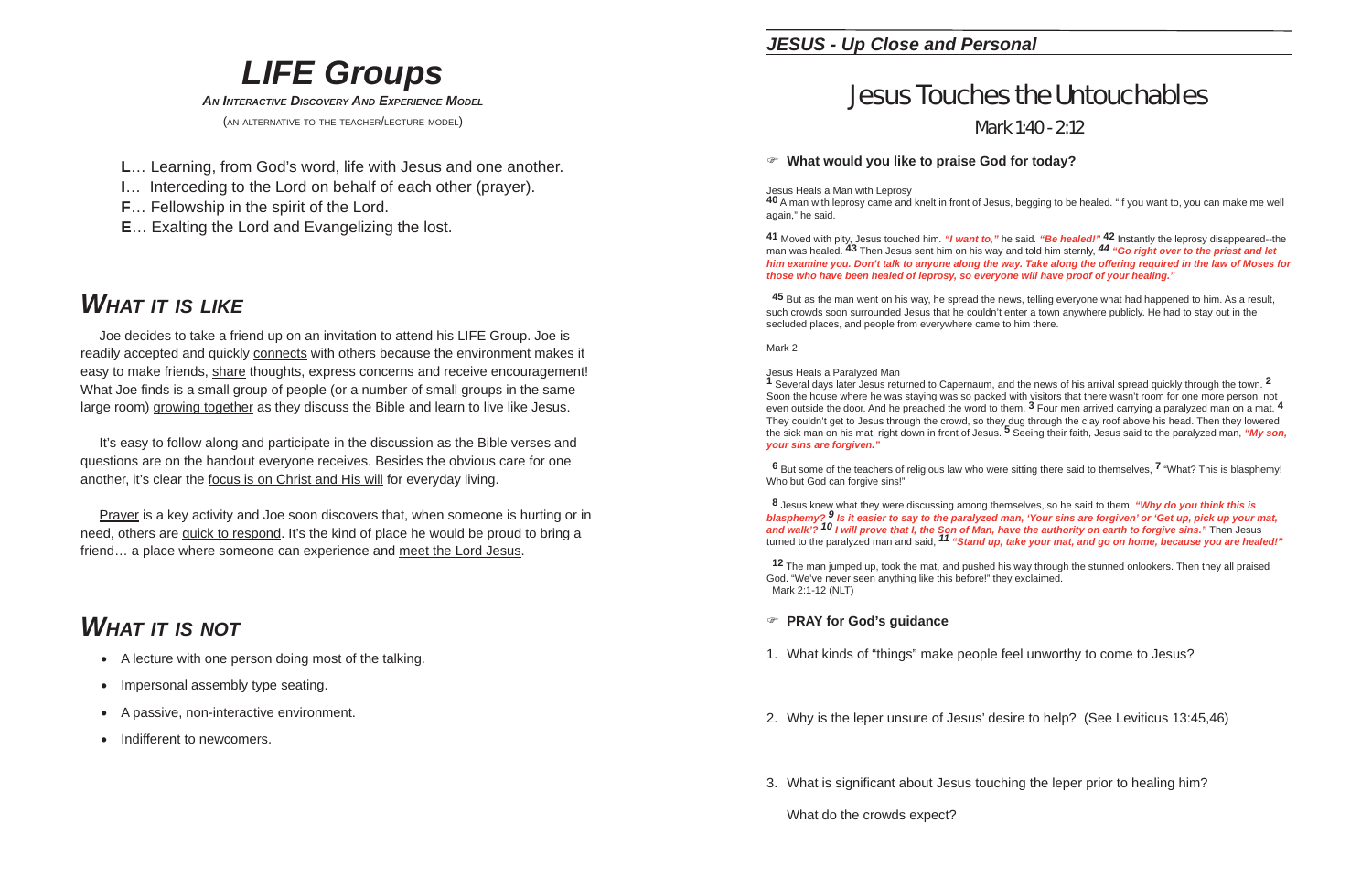- o one so you can dialogue with them to clearly share the Gospel and deal with questions that come up or clarify any misunderstandings. People are much more likely to understand salvation and make a commitment when they have the opportunity to carry on a conversation and ask questions that come up.
- Seating options with multiple groups:
	- o You may want to encourage people to sit where they wish. Let newcomers sit with their friends. If they did not come with a friend, be sure to seat them at a table where they will be made to feel welcome,
	- o Or you may want to assign people to specific tables. (If you do this it is good to mix up the seating arrangements every 2-3 months to help people get to know others.)
- Find a way to let absentees know they were missed and you look forward to seeing them the next time you meet.
- To maintain and outreach mindset, it is good to have regular outreach projects.
- To help people get to know each other, you might include a "Show 'n Share" time where a pre-arranged person (or couple) show or share something about themselves or something they have a special interest (just a few minutes; suggest doing this during the welcome time).
- environment.
- People have a deep longing for community; to feel they belong.
- People grow best in the Lord as they live it together:
	- o By learning of Him and His will from His Word,
	- o By loving, caring for, and encouraging each other.
- 

# *WHY IT WORKS*

 $\circ$  In a multiple group setting, the opening and closing is directed from 'up front' by a Lead Person. Table Leaders then facilitate the discussion and

o You may want to offer specialized groups for new believers, singles,

• Or during regular church hours (e.g. SS, mid-week, Sunday or non-traditional

- Friends bring friends. When your needs are met, it makes it easy to invite others to enjoy the same experience.
- Walk-ins make friends easily and quickly.
- $\bullet$ People feel significant when they are allowed to participate and contribute to the group.
- $\bullet$ Group discussion allows for greater variety and perspectives.
- $\bullet$ The Holy Spirit teaches and ministers as participants share and interact.
- $\bullet$ As a group out-grows a table, just set up another table and birth another group.
- Be flexible… any time that is convenient for the group(s).
- worship times).

• In this isolated world, people need help connecting with others in a healthy social

# *WHY LIFE GROUPS*

People need a place to bring 'outsiders' to connect with others and the Lord.

• Be flexible... this could be a group of 5-12 people meeting in a home, school,

## *WHERE WOULD THEY MEET*

Or it could be multiple groups (5-12 people each) meeting in one location, e.g. a

o This could be an alternative to SS, mid-week, or even a typical worship

- work, coffee shop, nursing home or church, etc.
- room with multiple round tables each with 5-12 people:
	- service,
	- prayer time (see sample schedule),
	- special needs, by age, etc.

## *WHEN WOULD THEY MEET*